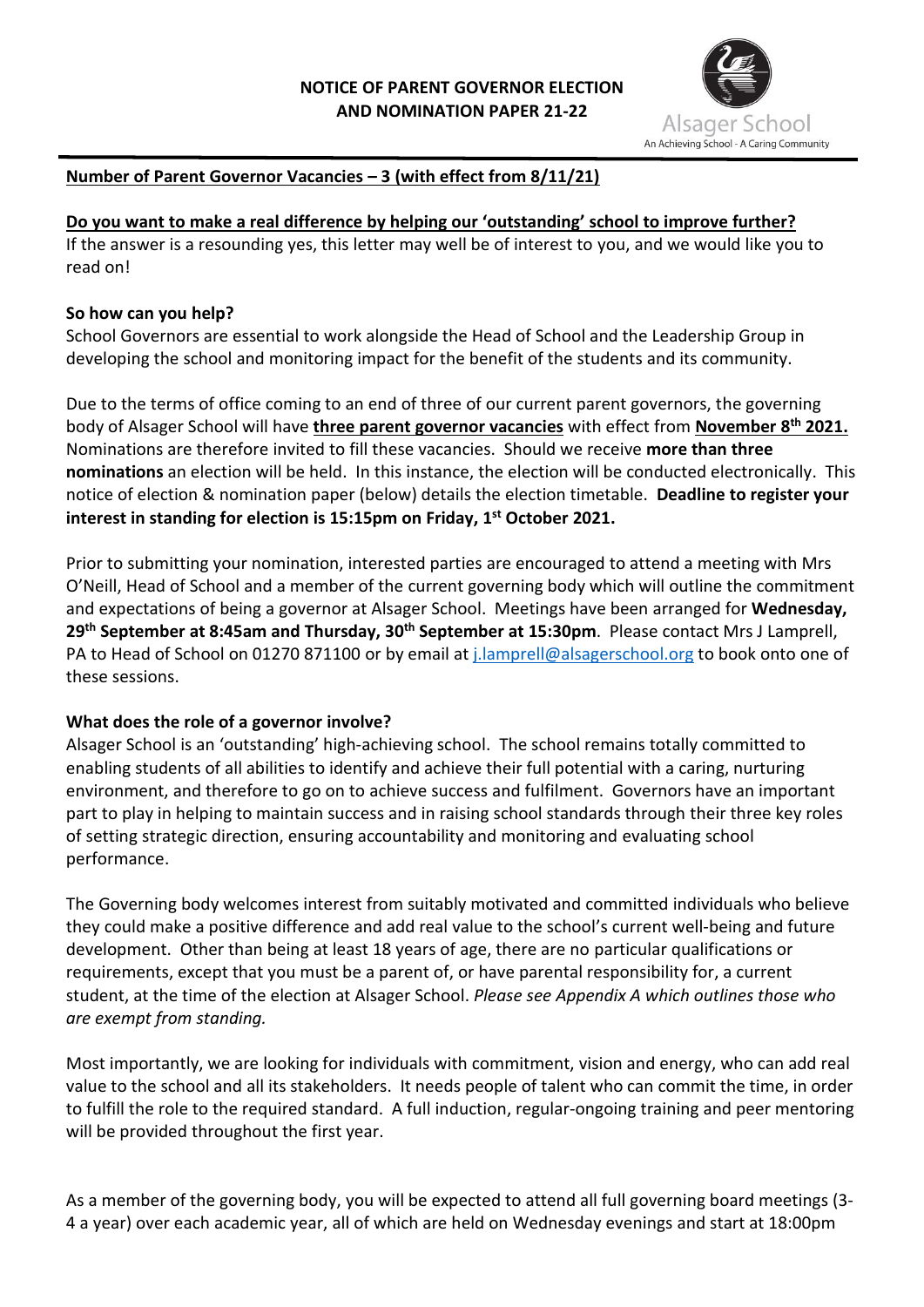## **NOTICE OF PARENT GOVERNOR ELECTION AND NOMINATION PAPER 21-22**



and typically finish at 19:30pm. Part of the role will also involve you joining one of the boards sub committees (Finance, Pupil Progress or Curriculum & Personnel) and also attend each of these subcommittee meetings, which would be approximately 4 a year. So, all in all a total of 8 meetings a year.

From time to time, Governors may also be required to take part in interview panels for recruitment or disciplinary purposes. You will also be encouraged to regularly visit the school and will be invited to attend social events and some top-quality musical performances performed by the students. Governors are also asked to help present awards at the annual awards and celebration evening.

Subject to their work and other commitments, Governors are expected to participate in initiatives that link the skills and interests with specific departments or subjects through our curriculum link governor programme. This may involve termly or more frequent meetings in school.

- 1. Nominations are invited on this form, not later than **Friday, October 1st 2021** for the election of parent governor to the governing body **for a four-year period**.
- *2.* Each candidate **must be a parent/carer of a registered pupil at the school** at the time of the election and must agree to being nominated. A parent may be supported by a proposer and a seconder or may nominate themselves. *Please see Appendix A below which outlines those who cannot stand for election.*
- 3. If there are **more than three nominations an election will be held**. **Candidates should therefore provide a statement of not more than 250 words** which will be sent to parents with the electronic ballot papers.
- 4. **Election Timetable**.

| <b>Nominations close:</b>                                       | At 15:15pm on Friday, October 1st 2021                     |
|-----------------------------------------------------------------|------------------------------------------------------------|
| If no ballot is required, then the result will be<br>available: | Monday, October 4th 2021                                   |
| If a ballot is required then:                                   |                                                            |
| Electronic ballot papers will be available online               | Friday, October 8th 2021                                   |
| Ballot papers must be actioned on line by:                      | By 15:15pm on Friday, October 22nd 2021                    |
| Count:                                                          | Monday, November 1st 2021                                  |
| Result available:                                               | Tuesday, November 2nd 2021 (term starts on<br>$8/11/21$ ). |

#### **Andrea O'Neill Head of School and Returning Officer**

**THIS FORM MUST BE RETURNED TO THE SCHOOL NO LATER THAN: 15:15pm on Friday, October 1st 2021 marked for the attention of Mrs O'Neill, Head of School.**

**PLEASE MARK THE ENVELOPE: NOMINATION PAPER – PARENT GOVERNOR ELECTION 21-22**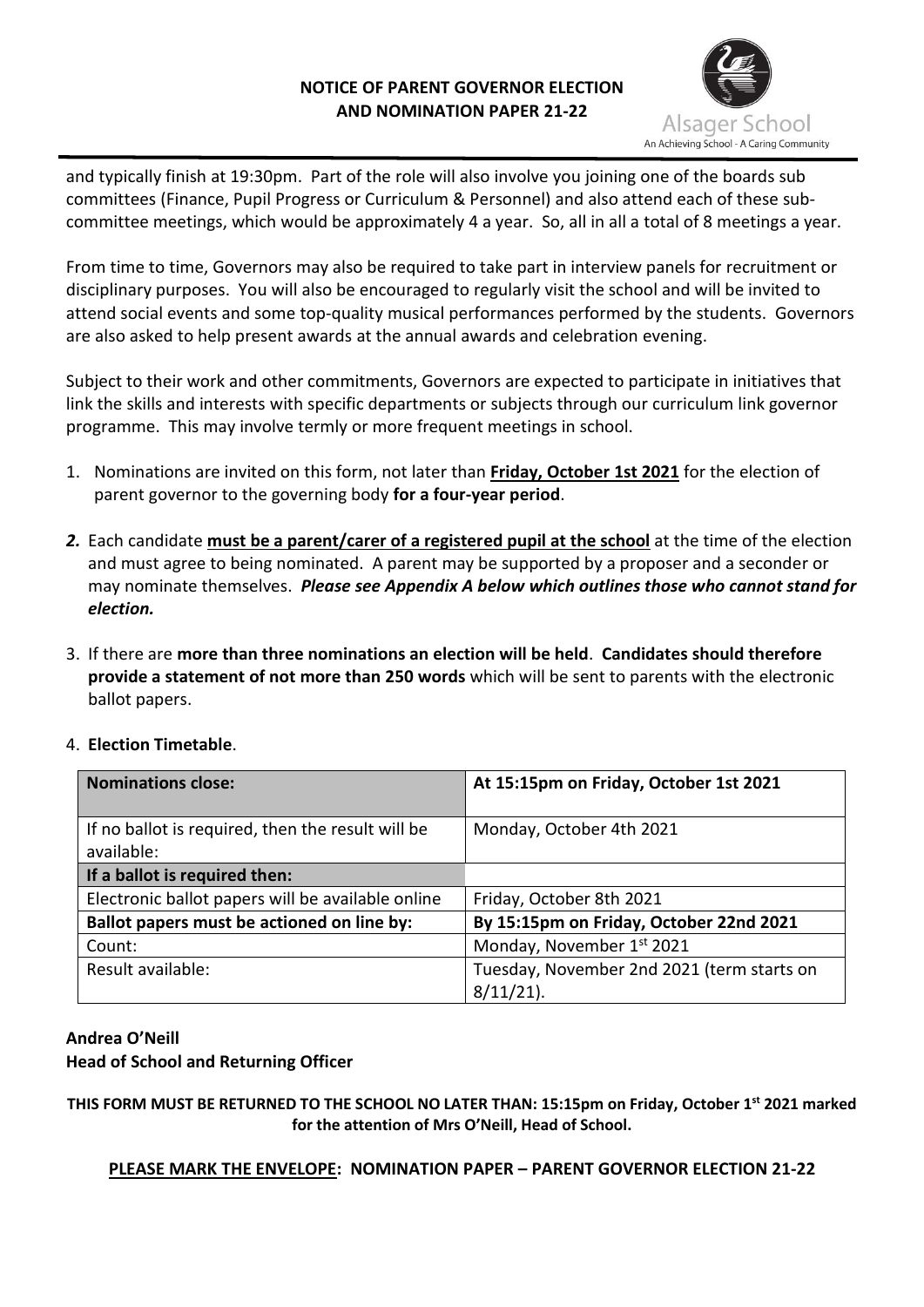## **NOTICE OF PARENT GOVERNOR ELECTION AND NOMINATION PAPER 21-22**



#### **NOMINATION PAPER**

#### **1. CANDIDATE**

| Surname  |  |
|----------|--|
| Forename |  |

## **2. PROPOSER AND SECONDER (IF APPLICABLE)**

| <b>Proposer's</b><br>Signature |  |
|--------------------------------|--|
| <b>Name</b>                    |  |

| Seconder's<br>Signature |  |
|-------------------------|--|
| <b>Name</b>             |  |

## **3. AGREEMENT TO NOMINATION**

I wish to submit my nomination for the election of parent trustee/ parent local governing committee member.

I confirm (i) that I am willing to stand as a candidate for election as a parent trustee/ parent local governing committee member and (ii) that I am not disqualified from holding office for any of the reasons set out in Appendix A (see below).

| Signature |  |
|-----------|--|
| Date      |  |

**Completed nomination forms must be returned to the school by 15:15pm on 01/10/21.**

# **4. ELECTION STATEMENT**

**Please attach, in not more than 250 words**, a statement in support of your nomination.